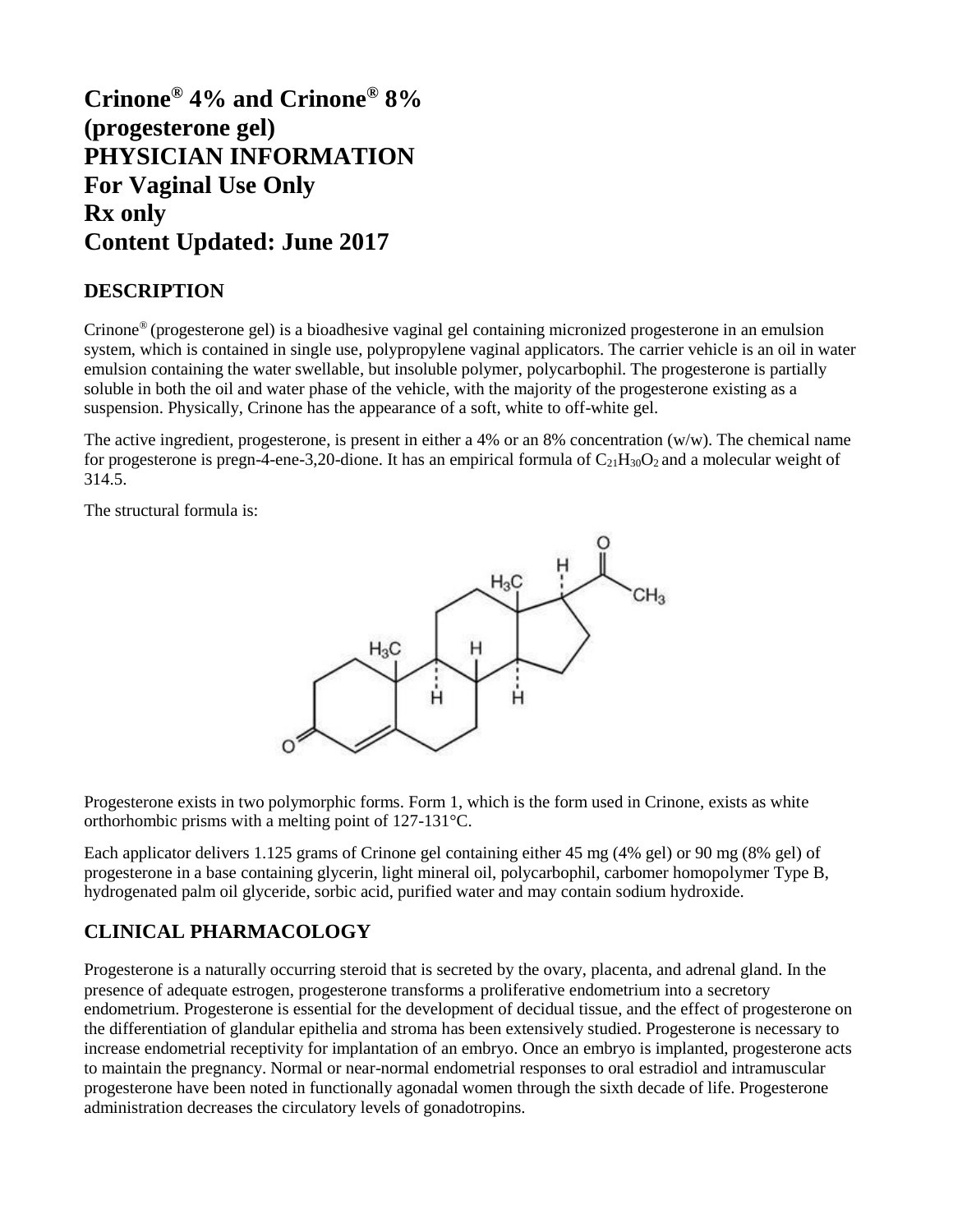## **Pharmacokinetics**

### *Absorption*

Due to the sustained release properties of Crinone, progesterone absorption is prolonged with an absorption halflife of approximately 25 to 50 hours, and an elimination half-life of 5 to 20 minutes. Therefore, the pharmacokinetics of Crinone are rate-limited by absorption rather than by elimination.

The bioavailability of progesterone in Crinone was determined relative to progesterone administered intramuscularly. In a single dose crossover study, 20 healthy, estrogenized postmenopausal women received 45 mg or 90 mg progesterone vaginally in Crinone 4% or Crinone 8%, or 45 mg or 90 mg progesterone intramuscularly. The pharmacokinetic parameters (mean  $\pm$  standard deviation) are shown in Table 1.

|                                | Crinone 4%             | 45 mg Intramuscular<br>Progesterone | Crinone 8%             | 90 mg Intramuscular<br>Progesterone |
|--------------------------------|------------------------|-------------------------------------|------------------------|-------------------------------------|
| $C_{\text{max}}$ (ng/mL)       | $13.15 \pm 6.49$       | $39.06 \pm 13.68$                   | $14.87 \pm 6.32$       | $53.76 \pm 14.9$                    |
| $C_{\text{avg 0-24}}$ (ng/mL)  | $6.94 \pm 4.24$        | $22.41 \pm 4.92$                    | $6.98 \pm 3.21$        | $28.98 \pm 8.75$                    |
| $AUC0-96$<br>$(ng\cdot hr/mL)$ | $288.63 \pm$<br>273.72 | $806.26 \pm 102.75$                 | $296.78 \pm$<br>129.90 | $1378.91 \pm 176.39$                |
| $T_{\text{max}}$ (hr)          | $5.6 \pm 1.84$         | $8.2 \pm 6.43$                      | $6.8 \pm 3.3$          | $9.2 \pm 2.7$                       |
| $t_{1/2}$ (hr)                 | $55.13 \pm 28.04$      | $28.05 \pm 16.87$                   | $34.8 \pm 11.3$        | $19.6 \pm 6.0$                      |
| $F(\%)$                        |                        | 27.6                                |                        | 19.8                                |

TABLE 1 Single Dose Relative Bioavailability

 $C_{\text{max}}$  - maximum progesterone serum concentration

Cavg 0-24 - average progesterone serum concentration over 24 hours

AUC0-96 - area under the drug concentration versus time curve from 0-96 hours post dose

Tmax - time to maximum progesterone concentration

 $t_{1/2}$  - elimination half-life

F - relative bioavailability

The multiple dose pharmacokinetics of Crinone 4% and Crinone 8% administered every other day and Crinone 8% administered daily or twice daily for 12 days were studied in 10 healthy, estrogenized postmenopausal women in two separate studies. Steady state was achieved within the first 24 hours after initiation of treatment. The pharmacokinetic parameters (mean ± standard deviation) after the last administration of Crinone 4% or 8% derived from these studies are shown in Table 2.

| <b>TABLE 2 Multiple Dose Pharmacokinetics</b> |  |
|-----------------------------------------------|--|
|-----------------------------------------------|--|

|                                  | <b>Assisted Reproductive Technology</b> |                                 | <b>Secondary Amenorrhea</b>         |                                     |
|----------------------------------|-----------------------------------------|---------------------------------|-------------------------------------|-------------------------------------|
|                                  | Daily Dosing 8%                         | <b>Twice Daily Dosing</b><br>8% | <b>Every Other Day</b><br>Dosing 4% | <b>Every Other Day</b><br>Dosing 8% |
| $C_{\text{max}}$ (ng/mL)         | $15.97 \pm 5.05$                        | $14.57 \pm 4.49$                | $13.21 \pm 9.46$                    | $13.67 \pm 3.58$                    |
| $C_{\text{avg}}$ (ng/mL)         | $8.99 \pm 3.53$                         | $11.6 \pm 3.47$                 | $4.05 \pm 2.85$                     | $6.75 \pm 2.83$                     |
| $T_{\text{max}}$ (hr)            | $5.40 \pm 0.97$                         | $3.55 \pm 2.48$                 | $6.67 \pm 3.16$                     | $7.00 \pm 2.88$                     |
| $AUC_{0-t}$<br>$(ng\cdot hr/mL)$ | $391.98 \pm 153.28$                     | $138.72 \pm 41.58$              | $242.15 \pm 167.88$                 | $438.36 \pm 223.36$                 |
| $t_{1/2}$ (hr)                   | $45.00 \pm 34.70$                       | $25.91 \pm 6.15$                | $49.87 \pm 31.20$                   | $39.08 \pm 12.88$                   |

### *Distribution*

Progesterone is extensively bound to serum proteins (~ 96-99%), primarily to serum albumin and corticosteroid binding globulin.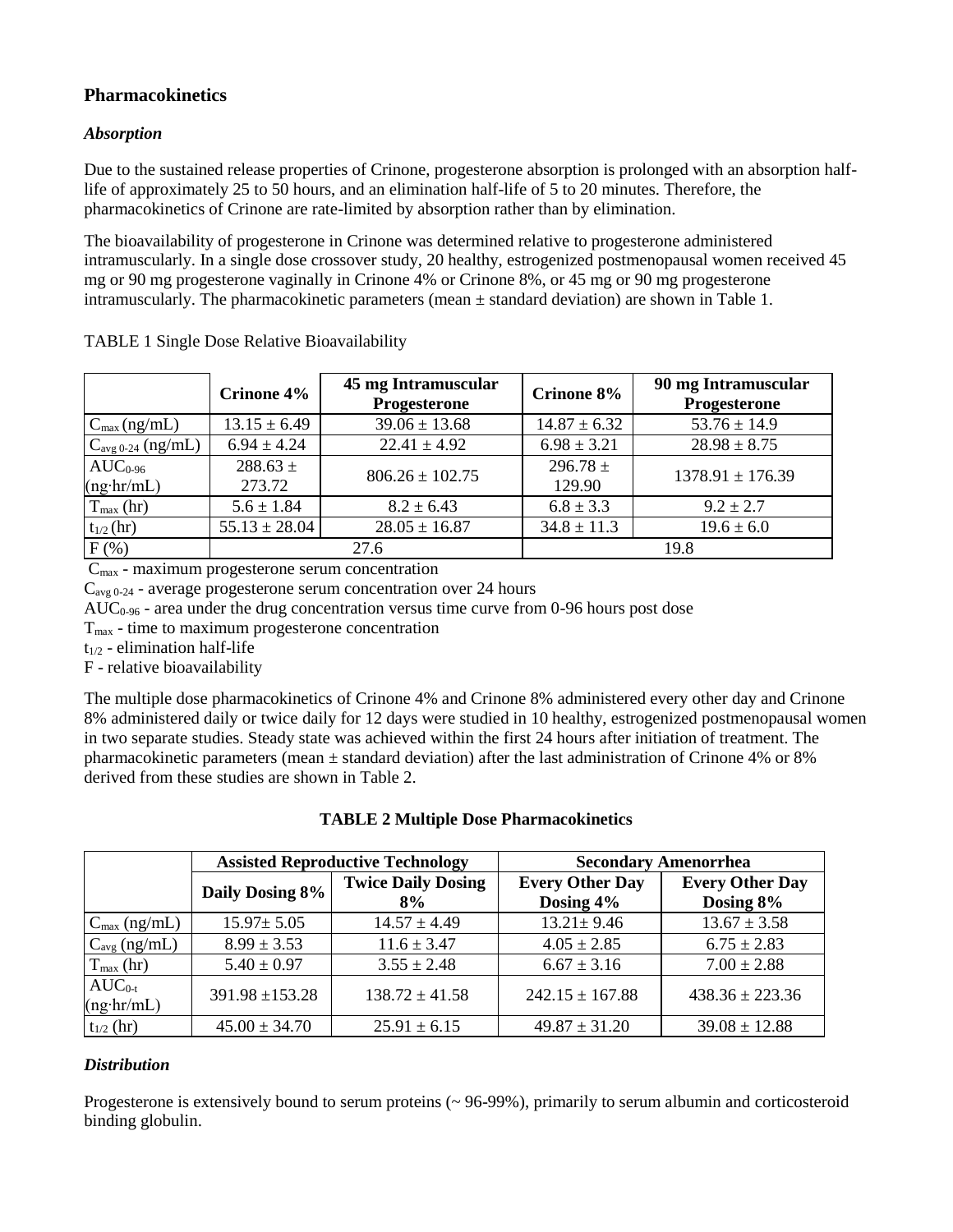#### *Metabolism*

The major urinary metabolite of oral progesterone is 5β-pregnan-3α, 20α-diol glucuronide which is present in plasma in the conjugated form only. Plasma metabolites also include 5β-pregnan-3α-ol-20-one (5β-pregnanolone) and 5α-pregnan-3α-ol-20-one (5α-pregnanolone).

#### *Excretion*

Progesterone undergoes both biliary and renal elimination. Following an injection of labeled progesterone, 50- 60% of the excretion of progesterone metabolites occurs via the kidney; approximately 10% occurs via the bile and feces, the second major excretory pathway. Overall recovery of labeled material accounts for 70% of an administered dose, with the remainder of the dose not characterized with respect to elimination. Only a small portion of unchanged progesterone is excreted in the bile.

## **CLINICAL STUDIES**

### **Assisted Reproductive Technology**

In a single-center, open-label study (COL1620-007US), 99 women (aged 28-47 years) with either partial (n = 84) or premature ovarian failure  $(n = 15)$  who were candidates to receive a donor oocyte transfer as an Assisted Reproductive Technology ("ART") procedure were randomized to receive either Crinone 8% twice daily ( $n = 68$ ) or intramuscular progesterone 100 mg daily ( $n = 31$ ). The study was divided into three phases (Pilot, Donor Egg and Treatment). The first phase of the study consisted of a test Pilot Cycle to ensure that the administration of transdermal estradiol and progesterone would adequately prime the endometrium to receive the donor egg. The second phase was the Donor Egg Cycle during which a fertilized oocyte was implanted. Crinone 8% was administered beginning the evening of Day 14 of the Pilot and Donor Egg cycles. Subjects with partial ovarian function also underwent a Pre-Pilot Cycle and a Pre-Donor Egg Cycle during which time they were administered only leuprolide acetate to suppress remaining ovarian function. The Pre-Pilot Cycle, Pilot Cycle, Pre-Donor Egg Cycle, and Donor Egg Cycle each lasted approximately 34 days. The third phase of the study consisted of a 10 week treatment period to maintain a pregnancy until placental autonomy was achieved.

Sixty-one women received Crinone 8% as part of the Pilot Cycle to determine their endometrial response. Of the 55 evaluable endometrial biopsies in the Crinone 8% group performed on Day 25 to 27, all were histologically "in-phase", consistent with luteal phase biopsy specimens of menstruating women at comparable time intervals. Fifty-four women who received Crinone 8% and had a histologically "in-phase" biopsy received a donor oocyte transfer. Among these 54 Crinone-treated women, clinical pregnancies (assessed about week 10 after transfer by clinical examination, ultrasound and/or ß-hCG levels) occurred in 26 women (48%). Seventeen women (31%) delivered a total of 25 newborns, seven women (13%) had spontaneous abortions and two women (4%) had elective abortions.

In a second study (COL1620-F01), Crinone 8% was used in luteal phase support of women with tubal or idiopathic infertility due to endometriosis and normal ovulatory cycles, undergoing *in vitro* fertilization ("IVF") procedures. All women received a GnRH analog to suppress endogenous progesterone, human menopausal gonadotropins, and human chorionic gonadotropin. In this multi-center, open-label study, 139 women (aged 22-38 years) received Crinone 8% once daily beginning within 24 hours of embryo transfer and continuing through Day 30 post-transfer. Clinical pregnancies assessed at Day 90 post-transfer were seen in 36 (26%) of women. Thirtytwo women (23%) delivered newborns and four women (3%) had spontaneous abortions. *(See [PRECAUTIONS,](file://///frxwf002/vol2/Njo-sysdata/share/REGAFFRS/Labeling/Crinone%20gel/spl/LINK_f2a85167-1a89-4015-b56c-2e377f00cf40)  [Pregnancy\)](file://///frxwf002/vol2/Njo-sysdata/share/REGAFFRS/Labeling/Crinone%20gel/spl/LINK_f2a85167-1a89-4015-b56c-2e377f00cf40)*

### **Secondary Amenorrhea**

In three parallel, open-label studies (COL1620-004US, COL1620-005US, COL1620-009US), 127 women (aged 18-44) with hypothalamic amenorrhea or premature ovarian failure were randomized to receive either Crinone 4%  $(n = 62)$  or Crinone 8%  $(n = 65)$ . All women were treated with either conjugated estrogens 0.625 mg daily  $(n = 62)$ 100) or transdermal estradiol (delivering 50 mcg/day) twice weekly ( $n = 27$ ).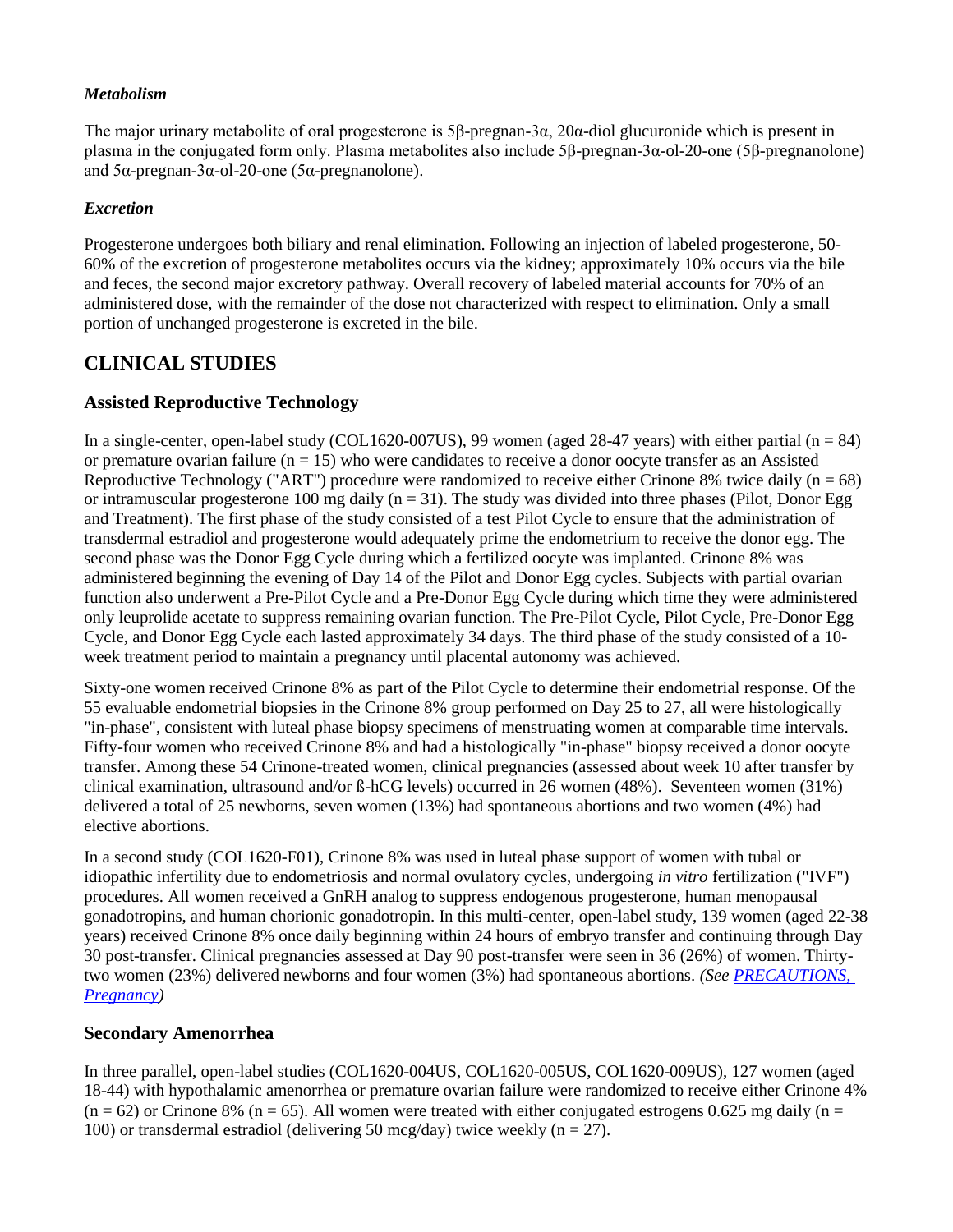Estrogen therapy was continuous for the entire three 28-day cycle studies. At Day 15 of the second cycle (six weeks after initiating estrogen replacement), women who demonstrated adequate response to estrogen therapy (by ultrasound) and who continued to be amenorrheic received Crinone every other day for six doses (Day 15 through Day 25 of the cycle).

In cycle 2, Crinone 4% induced bleeding in 79% of women and Crinone 8% induced bleeding in 77% of women. In the third cycle, estrogen was continued and Crinone was administered every other day beginning on Day 15 for six doses. On Day 24 an endometrial biopsy was performed. In 53 women who received Crinone 4%, biopsy results were as follows: 7% proliferative, 40% late secretory, 19% mid secretory, 13% early secretory, 7% atrophic, 6% menstrual endometrium, 6% inactive endometrium and 2% negative endometrium. In 54 women who received Crinone 8%, biopsy results were as follows: 44% late secretory, 19% mid secretory, 11% early secretory, 19% atrophic, 5% menstrual endometrium and 2% "oral contraceptive like" endometrium.

## **INDICATIONS AND USAGE**

### **Assisted Reproductive Technology**

Crinone 8% is indicated for progesterone supplementation or replacement as part of an Assisted Reproductive Technology ("ART") treatment for infertile women with progesterone deficiency.

### **Secondary Amenorrhea**

Crinone 4% is indicated for the treatment of secondary amenorrhea. Crinone 8% is indicated for use in women who have failed to respond to treatment with Crinone 4%.

## **CONTRAINDICATIONS**

Crinone should not be used in individuals with any of the following conditions:

- Known sensitivity to Crinone (progesterone or any of the other ingredients)
- Undiagnosed vaginal bleeding
- Liver dysfunction or disease
- Known or suspected malignancy of the breast or genital organs
- Missed abortion
- Active thrombophlebitis or thromboembolic disorders, or a history of hormone-associated thrombophlebitis or thromboembolic disorders

## **WARNINGS**

The physician should be alert to the earliest manifestations of thrombotic disorders (thrombophlebitis, cerebrovascular disorders, pulmonary embolism, and retinal thrombosis). Should any of these occur or be suspected, the drug should be discontinued immediately.

Progesterone and progestins have been used to prevent miscarriage in women with a history of recurrent spontaneous pregnancy losses. No adequate evidence is available to show that they are effective for this purpose.

## **PRECAUTIONS**

### **General**

 The pretreatment physical examination should include special reference to breast and pelvic organs, as well as Papanicolaou smear.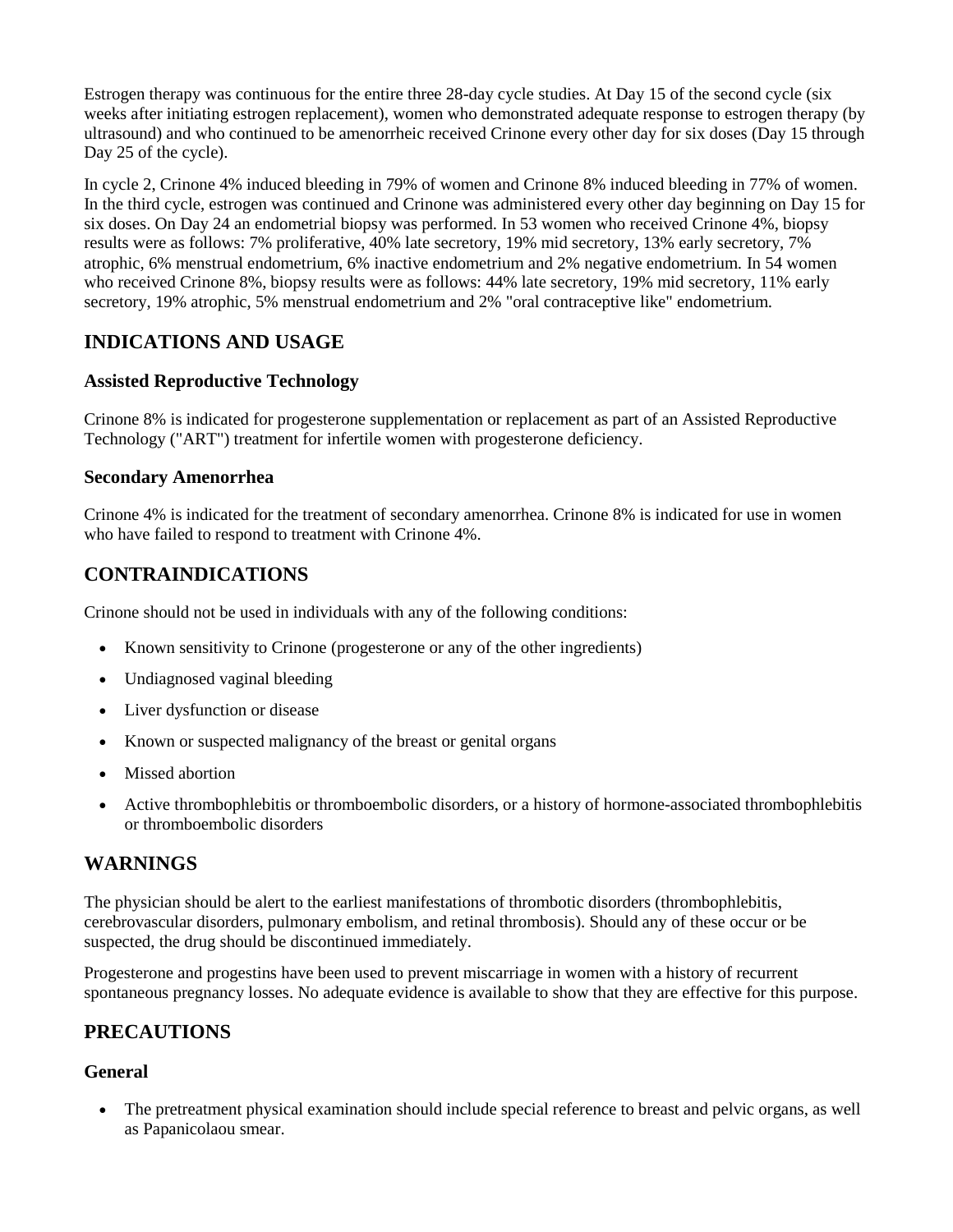- In cases of breakthrough bleeding, as in all cases of irregular vaginal bleeding, nonfunctional causes should be considered. In cases of undiagnosed vaginal bleeding, adequate diagnostic measures should be undertaken.
- Because progestogens may cause some degree of fluid retention, conditions which might be influenced by this factor (e.g., epilepsy, migraine, asthma, cardiac or renal dysfunction) require careful observation.
- The pathologist should be advised of progesterone therapy when relevant specimens are submitted.
- Patients who have a history of psychic depression should be carefully observed and the drug discontinued if the depression recurs to a serious degree.
- A decrease in glucose tolerance has been observed in a small percentage of patients on estrogen-progestin combination drugs. The mechanism of this decrease is not known. For this reason, diabetic patients should be carefully observed while receiving progestin therapy.

### **Information for Patients**

The product should not be used concurrently with other local intravaginal therapy. If other local intravaginal therapy is to be used concurrently, there should be at least a 6-hour period before or after Crinone administration. Small, white globules may appear as a vaginal discharge possibly due to gel accumulation, even several days after usage.

#### **Drug Interactions**

No drug interactions have been assessed with Crinone.

#### **Carcinogenesis, Mutagenesis, Impairment of Fertility**

Nonclinical toxicity studies to determine the potential of Crinone to cause carcinogenicity or mutagenicity have not been performed. The effect of Crinone on fertility has not been evaluated in animals.

#### **Pregnancy**

#### *[See [CLINICAL STUDIES, Assisted Reproductive Technology\]](https://www.splportal.com/r4/LINK_f36203c6-3635-4b35-92d7-bb155f0c0843)*

Crinone 8% has been used to support embryo implantation and maintain pregnancies through its use as part of ART treatment regimens in two clinical studies (studies COL1620-007US and COL1620-F01). In the first study (COL1620-007US), 54 Crinone-treated women had donor oocyte transfer procedures, and clinical pregnancies occurred in 26 women (48%). The outcomes of these 26 pregnancies were as follows: one woman had an elective termination of pregnancy at 19 weeks due to congenital malformations (omphalocele) associated with a chromosomal abnormality; one woman pregnant with triplets had an elective termination of her pregnancy; seven women had spontaneous abortions; and 17 women delivered 25 apparently normal newborns.

In the second study (COL1620-F01), Crinone 8% was used in the luteal phase support of women undergoing *in vitro* fertilization ("IVF") procedures. In this multi-center, open-label study, 139 women received Crinone 8% once daily beginning within 24 hours of embryo transfer and continuing through Day 30 post-transfer.

Clinical pregnancies assessed at Day 90 post-transfer were seen in 36 (26%) of women. Thirty-two women (23%) delivered newborns and four women (3%) had spontaneous abortions. Of the 47 newborns delivered, one had a teratoma associated with a cleft palate; one had respiratory distress syndrome; 44 were apparently normal and one was lost to follow-up.

### **Geriatric Use**

The safety and effectiveness in geriatric patients (over age 65) have not been established.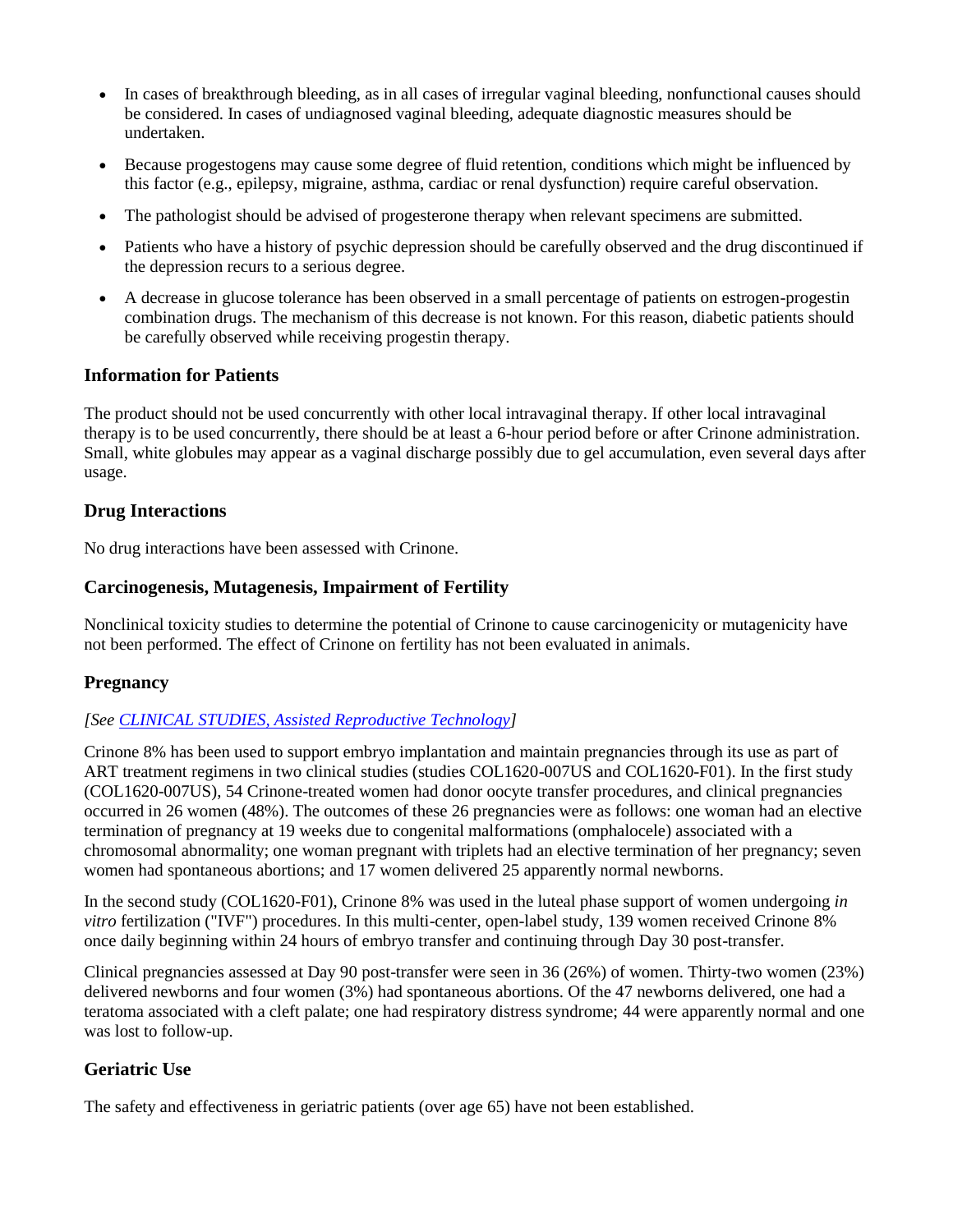## **Pediatric Use**

Safety and effectiveness in pediatric patients have not been established.

### **Nursing Mothers**

Detectable amounts of progestins have been identified in the milk of mothers receiving them. The effect of this on the nursing infant has not been determined.

## **ADVERSE REACTIONS**

### **Assisted Reproductive Technology**

In a study of 61 women with ovarian failure undergoing a donor oocyte transfer procedure receiving Crinone 8% twice daily, treatment-emergent adverse events occurring in 5% or more of the women are shown in Table 3.

#### **TABLE 3 Treatment-Emergent Adverse Events in ≥ 5% of Women Receiving Crinone 8% Twice Daily Study COL1620-007US (n = 61)**

| Body as a Whole                       |     |
|---------------------------------------|-----|
| <b>Bloating</b>                       | 7%  |
| <b>Cramps NOS</b>                     | 15% |
| Pain                                  | 8%  |
| Central and Peripheral Nervous System |     |
| <b>Dizziness</b>                      | 5%  |
| Headache                              | 13% |
| Gastro-Intestinal System              |     |
| <b>Nausea</b>                         | 7%  |
| Reproductive, Female                  |     |
| <b>Breast Pain</b>                    | 13% |
| <b>Moniliasis Genital</b>             | 5%  |
| <b>Vaginal Discharge</b>              | 7%  |
| Skin and Appendages                   |     |
| Pruritus Genital                      | 5%  |

In a second clinical study of 139 women using Crinone 8% once daily for luteal phase support while undergoing an *in vitro* fertilization procedure, treatment-emergent adverse events reported in ≥ 5% of the women are shown in Table 4.

### **TABLE 4 Treatment-Emergent Adverse Events in ≥ 5% of Women Receiving Crinone 8% Once Daily Study COL1620-F01 (n = 139)**

| Body as a Whole                       |     |
|---------------------------------------|-----|
| Abdominal Pain                        | 12% |
| Perineal Pain Female                  | 17% |
| Central and Peripheral Nervous System |     |
| Headache                              | 17% |
| Gastro-Intestinal System              |     |
| Constipation                          | 27% |
| Diarrhea                              | 8%  |
| Nausea                                | 22% |
| Vomiting                              | 5%  |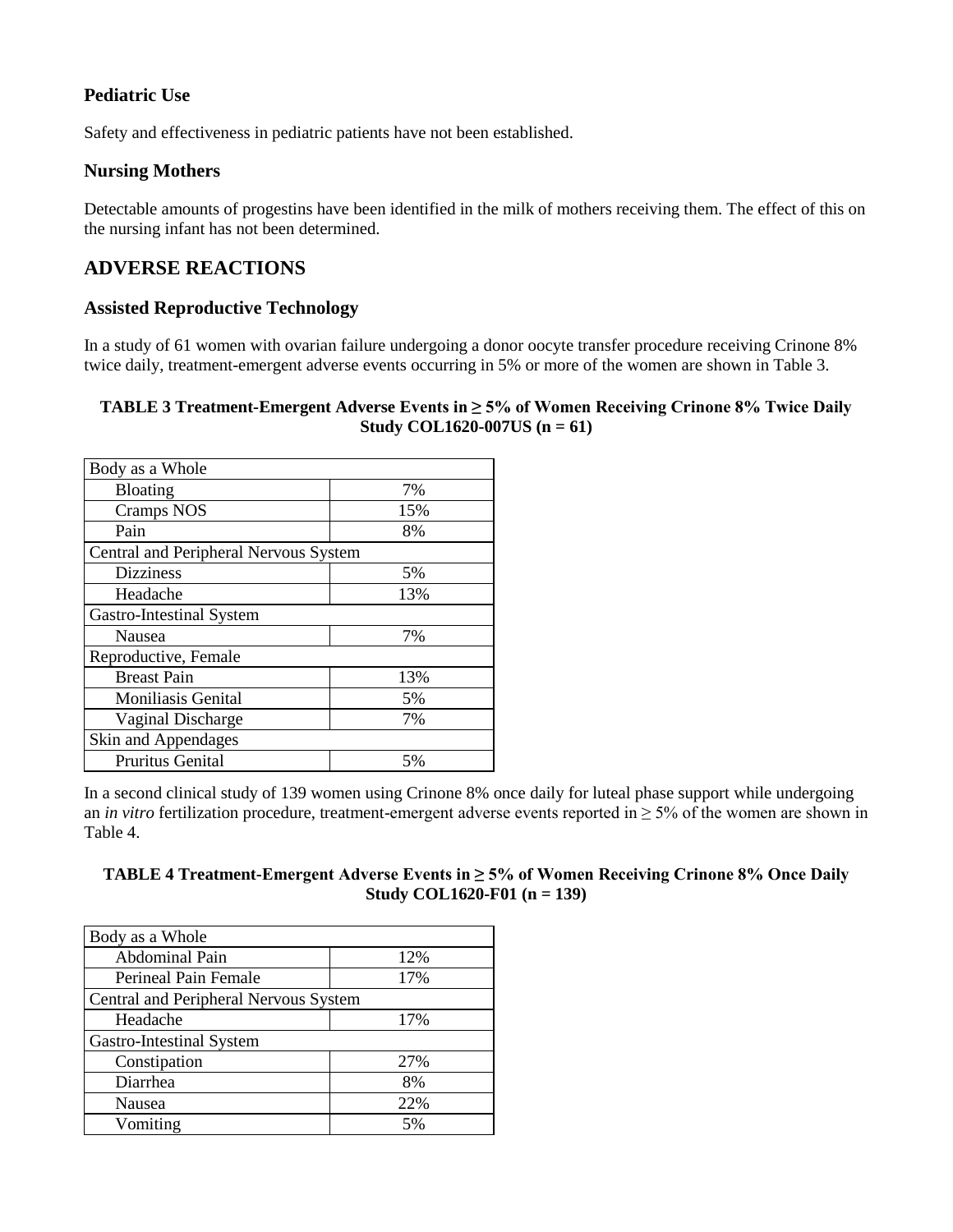| Musculo-Skeletal System   |     |  |
|---------------------------|-----|--|
| Arthralgia                | 8%  |  |
| Psychiatric               |     |  |
| Depression                | 11% |  |
| Libido Decreased          | 10% |  |
| <b>Nervousness</b>        | 16% |  |
| Somnolence                | 27% |  |
| Reproductive, Female      |     |  |
| <b>Breast Enlargement</b> | 40% |  |
| Dyspareunia               | 6%  |  |
| <b>Urinary System</b>     |     |  |
| Nocturia                  | 13% |  |

## **Secondary Amenorrhea**

In three studies, 127 women with secondary amenorrhea received estrogen replacement therapy and Crinone 4% or 8% every other day for six doses. Treatment-emergent adverse events during estrogen and Crinone treatment that occurred in 5% or more of women are shown in Table 5.

### **TABLE 5 Treatment-Emergent Adverse Events in ≥ 5% of Women Receiving Estrogen Treatment and Crinone Every Other Day Studies COL1620-004US, COL1620-005US, COL1620-009US**

|                                          | <b>Estrogen + Crinone 4%</b><br>$n = 62$ | Estrogen + Crinone 8%<br>$n = 65$ |
|------------------------------------------|------------------------------------------|-----------------------------------|
| Body as a Whole                          |                                          |                                   |
| Abdominal Pain                           | 3(5%)                                    | 6(9%)                             |
| Appetite Increased                       | 3(5%)                                    | 5(8%)                             |
| Bloating                                 | 8 (13%)                                  | 8 (12%)                           |
| <b>Cramps NOS</b>                        | 12 (19%)                                 | 17 (26%)                          |
| Fatigue                                  | 13 (21%)                                 | 14 (22%)                          |
| Central and Peripheral Nervous System    |                                          |                                   |
| Headache                                 | 12 (19%)                                 | 10(15%)                           |
| Gastro-Intestinal System                 |                                          |                                   |
| <b>Nausea</b>                            | 5(8%)                                    | 4(6%)                             |
| Musculo-Skeletal System                  |                                          |                                   |
| <b>Back Pain</b>                         | 5(8%)                                    | 2(3%)                             |
| Myalgia                                  | 5(8%)                                    | $0(0\%)$                          |
| Psychiatric                              |                                          |                                   |
| Depression                               | 12 (19%)                                 | 10(15%)                           |
| <b>Emotional Lability</b>                | 14 (23%)                                 | 14 (22%)                          |
| Sleep Disorder                           | 11 (18%)                                 | 12 (18%)                          |
| Reproductive, Female                     |                                          |                                   |
| Vaginal Discharge                        | 7(11%)                                   | 2(3%)                             |
| <b>Resistance Mechanism</b>              |                                          |                                   |
| <b>Upper Respiratory Tract Infection</b> | 3(5%)                                    | 5(8%)                             |
| Skin and Appendages                      |                                          |                                   |
| Pruritus Genital                         | 1(2%)                                    | 4(6%)                             |

## **OVERDOSAGE**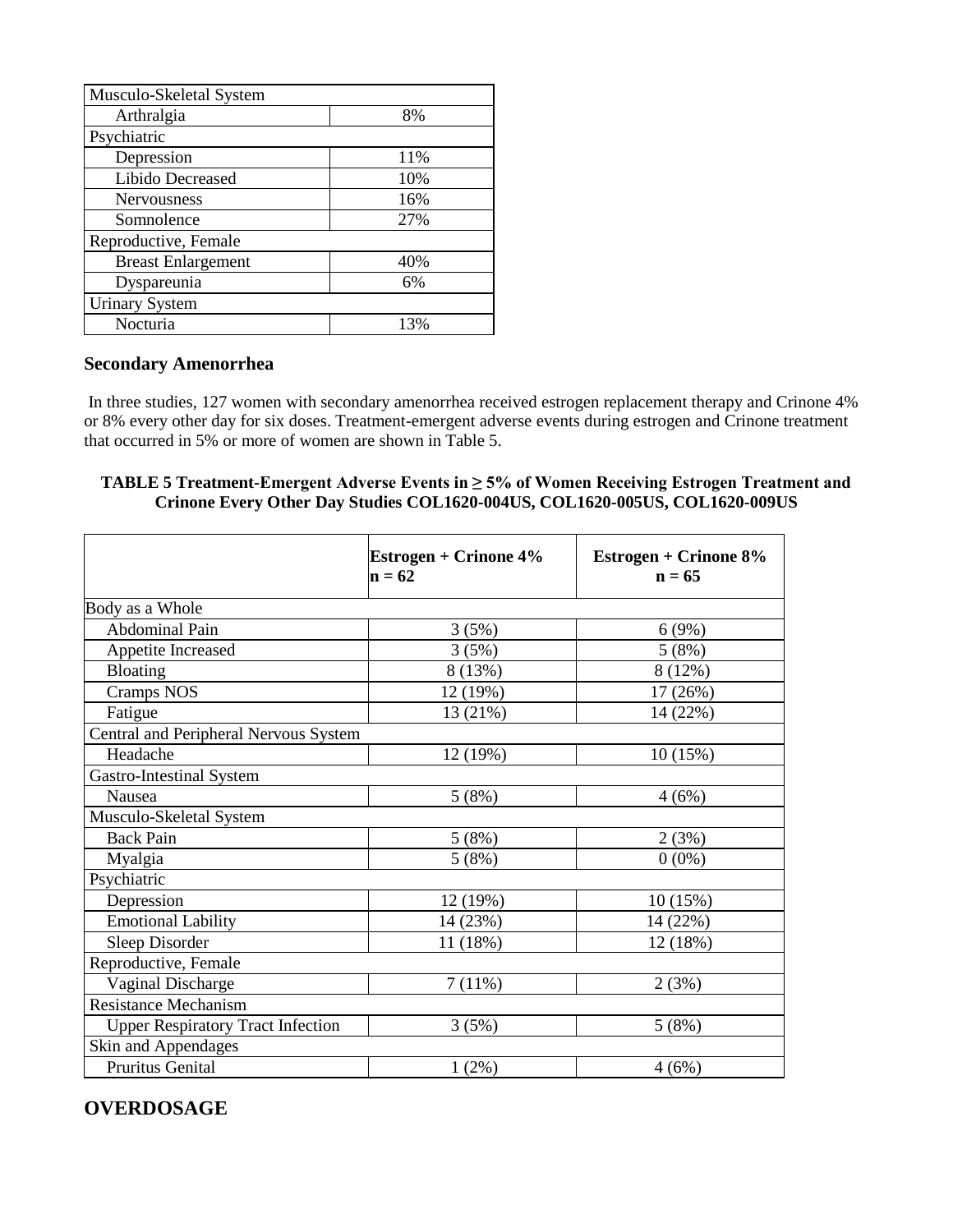There have been no reports of overdosage with Crinone. In the case of overdosage, however, discontinue Crinone, treat the patient symptomatically, and institute supportive measures.

As with all prescription drugs, this medicine should be kept out of the reach of children.

## **DOSAGE AND ADMINISTRATION**

### **Assisted Reproductive Technology**

Crinone 8% is administered vaginally at a dose of 90 mg once daily in women who require progesterone supplementation. Crinone 8% is administered vaginally at a dose of 90 mg twice daily in women with partial or complete ovarian failure who require progesterone replacement. If pregnancy occurs, treatment may be continued until placental autonomy is achieved, up to 10 to 12 weeks.

### **Secondary Amenorrhea**

Crinone 4% is administered vaginally every other day up to a total of six doses. For women who fail to respond, a trial of Crinone 8% every other day up to a total of six doses may be instituted.

It is important to note that a dosage increase from the 4% gel can only be accomplished by using the 8% gel. Increasing the volume of gel administered does not increase the amount of progesterone absorbed.

## **HOW SUPPLIED**

Crinone is available in the following strengths:

4% gel (45 mg) in a single use, disposable, white polypropylene vaginal applicator with a teal twist-off cap. Each applicator contains 1.3 g of gel and delivers 1.125 g of gel.

**NDC 0023-6150-04:** 6 Single-use prefilled applicators.

8% gel (90 mg) in a single use, disposable, white polypropylene vaginal applicator with a teal twist-off cap. Each applicator contains 1.3 g of gel and delivers 1.125 g of gel.

**NDC 0023-6151-08:** 15 Single-use prefilled applicators.

Each applicator is wrapped and sealed in a foil overwrap.

Store at 20-25ºC (68-77ºF). [See USP controlled room temperature.]

#### **Keep out of reach of children.**

#### **Rx only**

For all medical inquiries contact:

Allergan USA, Inc. Irvine, CA 92612

1-800-678-1605

**Distributed by:** Allergan USA, Inc. Irvine, CA 92612

Content Updated: June 2017

202084-01

## **PATIENT INFORMATION**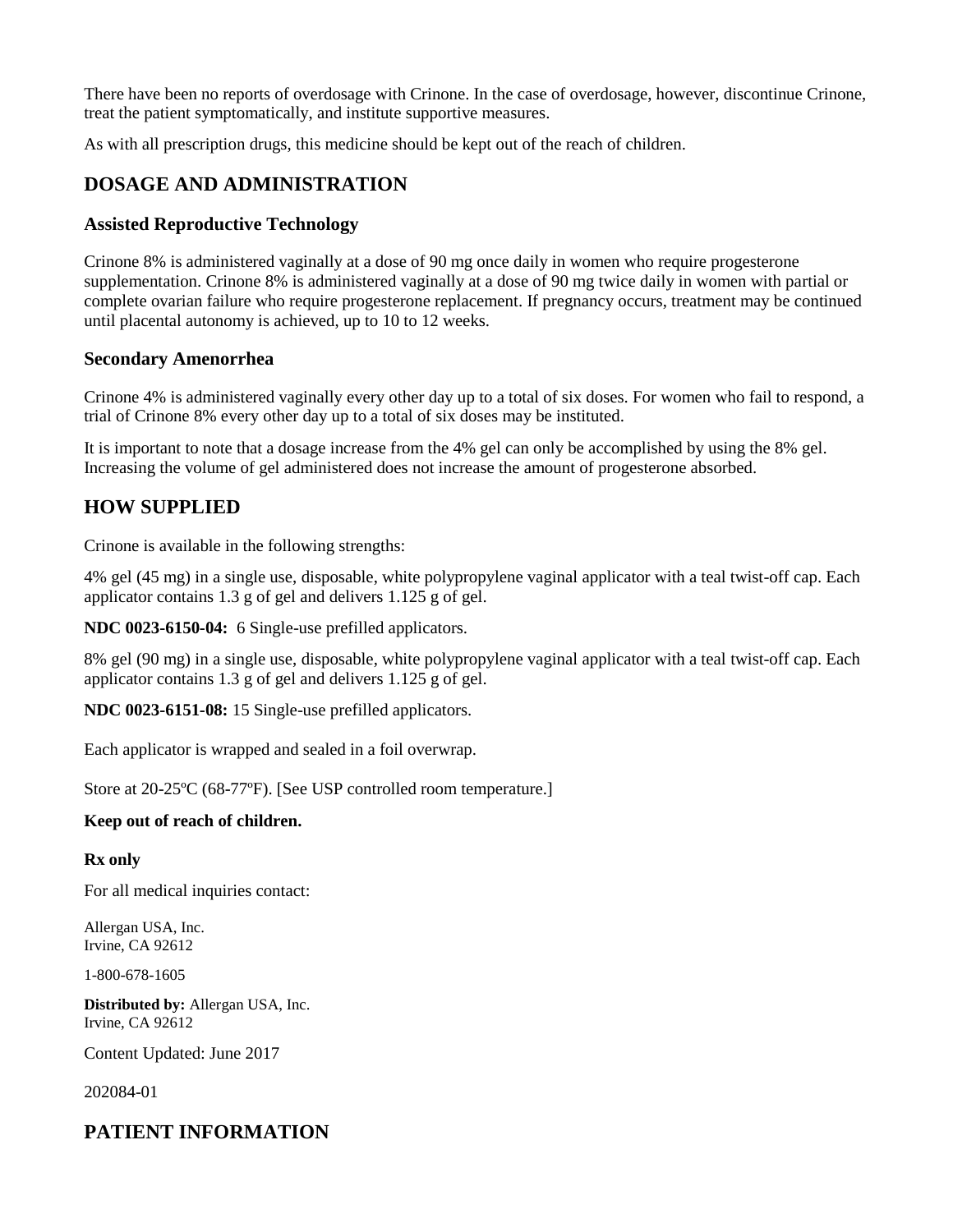### **Crinone® 4%** and **Crinone® 8%** (progesterone gel)

For Vaginal Use Only

Please read this information carefully before you start to use Crinone and each time your prescription is renewed, in case anything has changed. This leaflet does not take the place of discussions with your doctor. If you still have any questions, ask your doctor or healthcare provider.

### **What is Crinone?**

Crinone is medicine that contains the female hormone called progesterone.

#### **What is Crinone used for?**

- Crinone 4% and Crinone 8% are used to treat the absence of a menstrual period in a woman who has previously had a menstrual period. Progesterone is one of the hormones that allows women to have regular menstrual periods. When you do not produce enough progesterone, menstrual irregularities can occur. Crinone may be prescribed to increase your progesterone.
- Crinone 8% is also used as part of a program for women who are undergoing fertility treatments to get pregnant. Progesterone is one of the hormones that helps to prepare the lining of your uterus so that it is ready to receive and nourish a fertilized egg and to continue a pregnancy. If you are undergoing ART treatment and your doctor has determined your body does not produce enough progesterone on its own, Crinone may be prescribed to increase your progesterone.
- If pregnancy occurs, Crinone may be supplemented for 10 to 12 weeks until production of progesterone by the placenta is adequate.

#### **Who should not use Crinone?**

Do not start using Crinone if you:

- Are allergic to progesterone, progesterone-like drugs, or any of the inactive ingredients in the gel (ask a pharmacist if you are not sure about the inactive ingredients in Crinone).
- Have unusual vaginal bleeding which has not been evaluated by a doctor.
- Have or have had a liver disease.
- Have or have had cancer of the breast or genital organs.
- Have had a miscarriage and your physician suspects some tissue is still in the uterus.
- Have or have had blood clots in the legs, lungs, eyes, or elsewhere.

#### **What are the possible side effects of Crinone? Serious side effects include:**

- Blood clots. Progestational drug products may increase your chance of having blood clots in your blood vessels. Blood clots can cause:
	- blood vessel problems (thrombophlebitis)
	- stroke
	- loss of your arm or leg
	- blood clot in your lungs (pulmonary embolus)
	- heart attack
	- ◆ death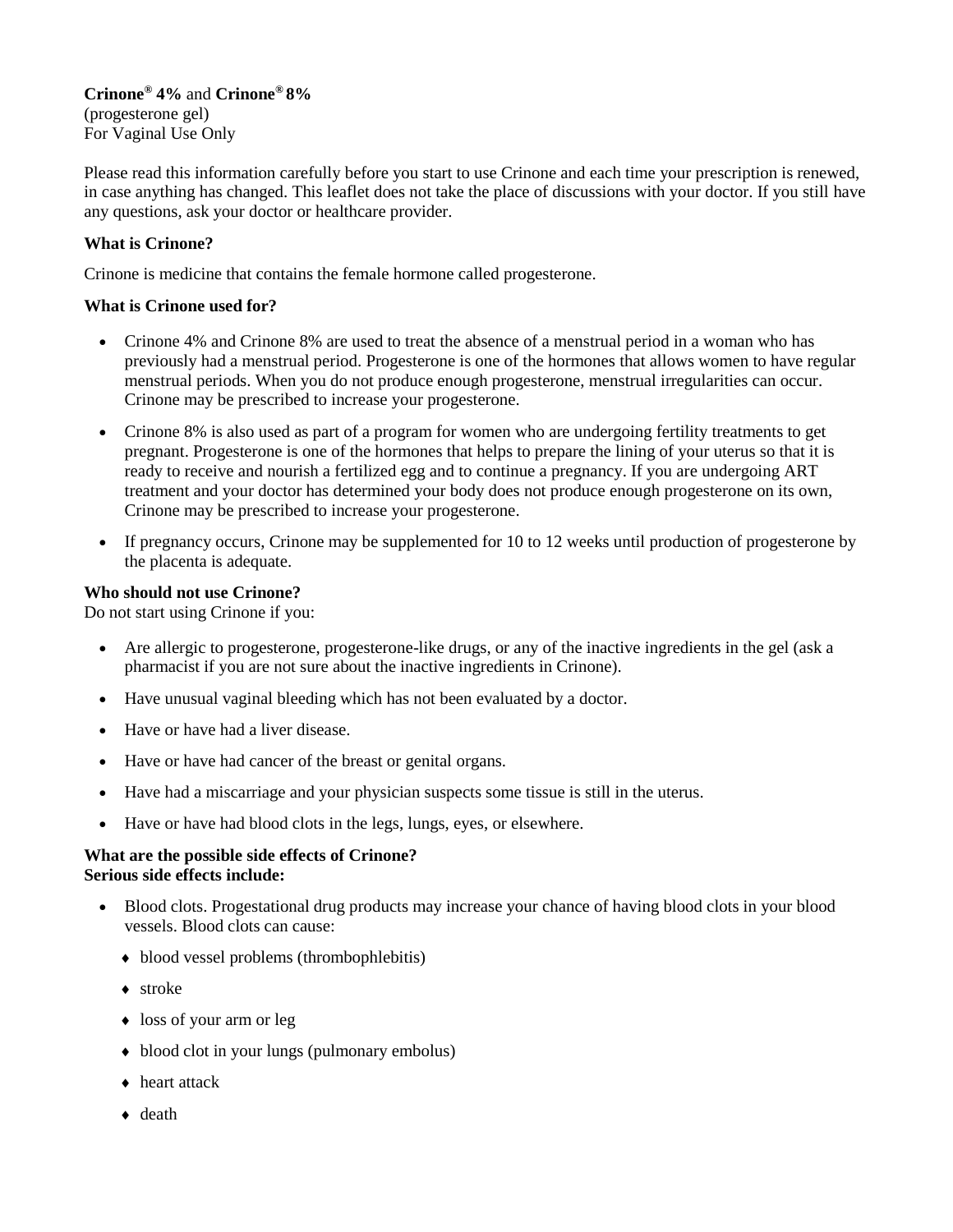• Birth defects. Abdominal wall defect and cleft palate have been reported with Crinone use in early pregnancy. It is not known if these defects were caused by Crinone.

#### **Call your healthcare provider right away if you get any of the following warning signs or any other unusual symptoms that concern you:**

- Pains in the calves or chest, a sudden shortness of breath or coughing blood indicating possible clots in the legs, heart, or lungs.
- Severe headache or vomiting, dizziness, faintness, or changes in vision or speech, weakness or numbness of an arm or leg indicating possible clots in the brain or eye.

#### **Common side effects include:**

- abdominal pain
- perineal pain (the perineum is the area between the vagina and the rectum)
- cramps
- bloating
- headache
- fatigue
- increased appetite
- contstipation
- diarrhea
- nausea
- joint pain
- depression
- mood swings
- sleep disorder
- nervousness
- decreased libido
- breast enlargement
- excessive urination at night
- vaginal discharge
- upper respiratory tract infection

These are not all the possible side effects of Crinone. For more information, ask your healthcare provider or pharmacist for advice about side effects. **You may report side effects to FDA at 1-800-FDA-1088.**

#### **How should I use Crinone?**

Use as directed by your healthcare provider.

**Read the Instructions for Use included in this leaflet for information on the right way to use Crinone.**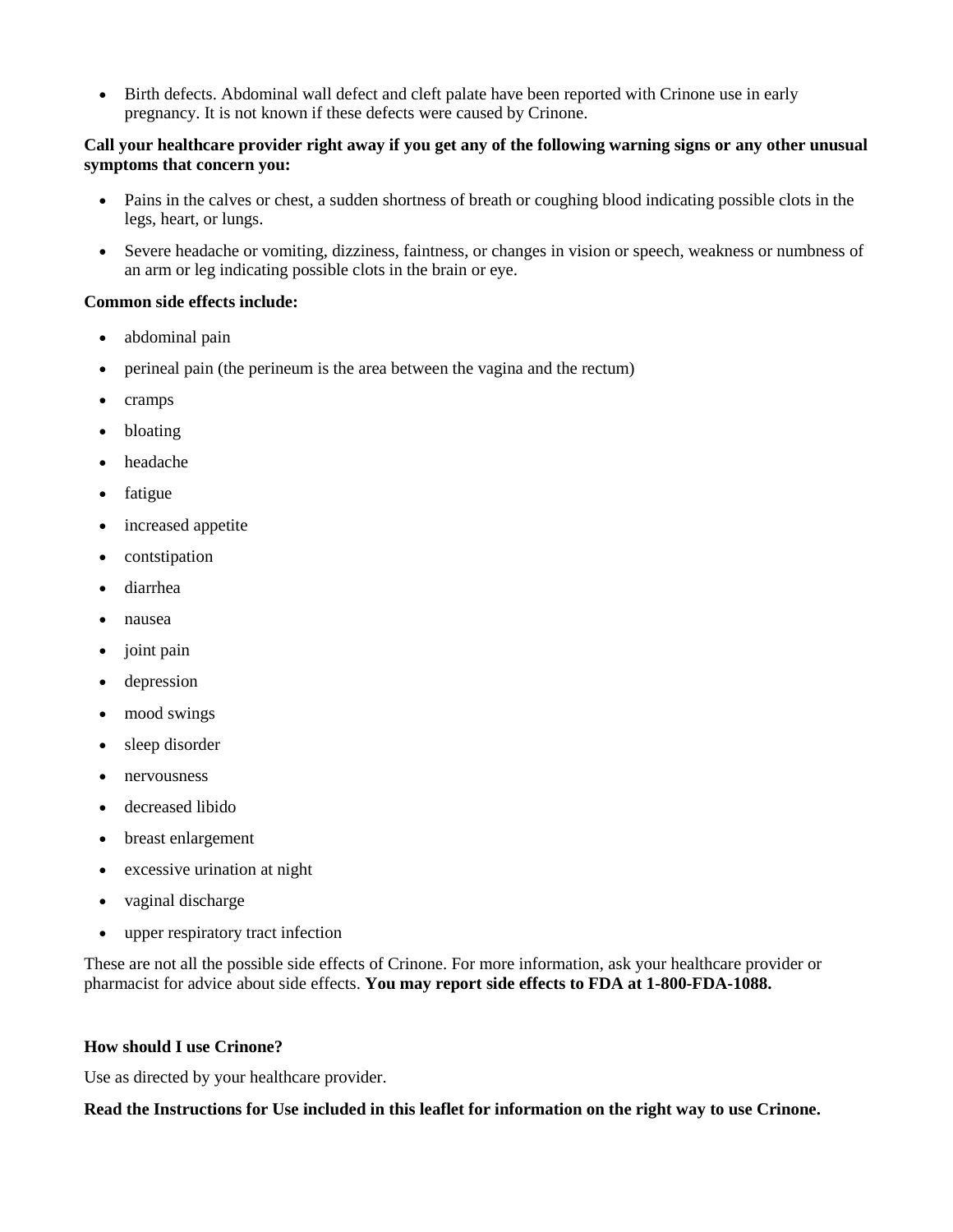#### **Additional information about Crinone**

- You may see a small amount of white discharge that may look like a vaginal discharge. This discharge may be caused by gel that can remain in your vagina, even several days after use. Gel discharge from your vagina is normal, but if you are concerned, talk to your healthcare provider.
- If you miss a dose of Crinone, use it as soon as you remember.
- **Do not** use more Crinone than the dose prescribed by your doctor.
- Talk to your healthcare provider about whether to use other vaginal medicines when you are using Crinone.

#### **General information about the safe and effective use of Crinone**

Medicines are sometimes prescribed for purposes other than those listed in a Patient Information Leaflet. Do not use Crinone for another condition. Your doctor has prescribed this drug for you and you alone. Do not give this drug to anyone else, even if they have the same condition.

#### **Keep Crinone out of the reach of children**

This leaflet provides the most important information about Crinone. If you would like more information, talk with your healthcare provider or pharmacist. You can ask for information about Crinone that is written for health professionals.

You can get more information by calling the toll free number 1-888-776-4358 or visit [www.crinoneusa.com.](http://www.crinoneusa.com/)

#### **What are the ingredients in Crinone?**

Crinone contains either 45 mg (4% gel) or 90 mg (8% gel) of progesterone in a base containing glycerin, light mineral oil, polycarbophil, carbomer homopolymer Type B, hydrogenated palm oil glyceride, sorbic acid, purified water and may contain sodium hydroxide.

#### **How should I store Crinone?**

Store Crinone at room temperature between 68°F to 77°F (20°C to 25°C). **Do not** use Crinone after the expiration date printed on the box.

### **INSTRUCTIONS FOR USE**

**Crinone® 4%** and **Crinone® 8%** ("KRI-noan") (progesterone gel)

For Vaginal Use Only

#### **You will need the following supplies: See Figure A.**



**Figure A**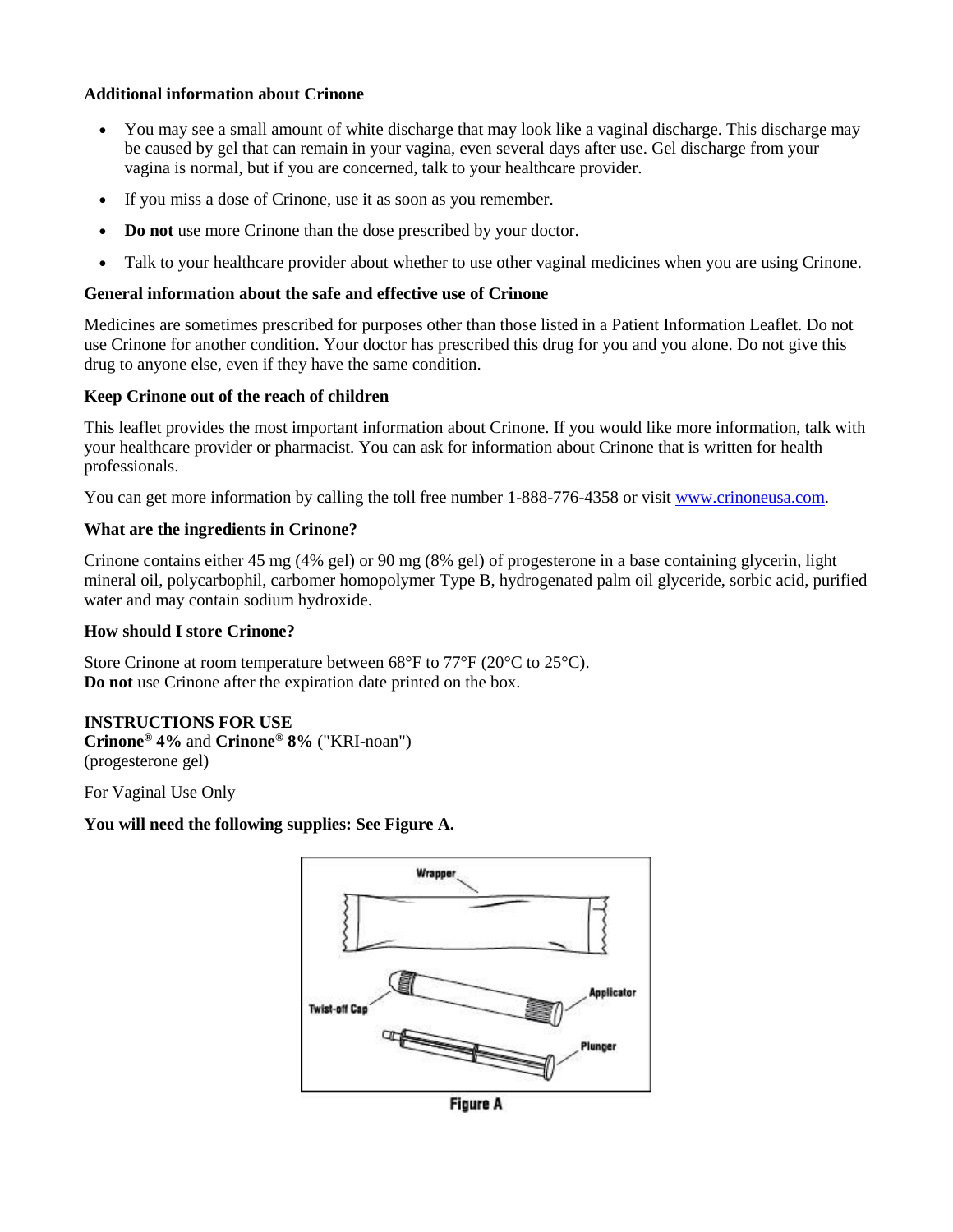#### **Step 1. Remove the applicator from the sealed wrapper.**

 Open the sealed wrapper and remove the applicator. Do not remove the twist-off cap at this time. **See Figure B.**



#### **Step 2. Insert the plunger into the open end of the applicator. See Figure C.**

- Hold the applicator on each side and push the plunger into the applicator until the plunger snaps into place.
- You will see about 1 inch of the plunger outside of the applicator.



#### **Step 3. Remove the cap. See Figures D and E.**

- Remove the cap from the tip of the applicator by twisting it counterclockwise.
- Do not push the plunger while you are removing the cap. This could cause some gel to come out.

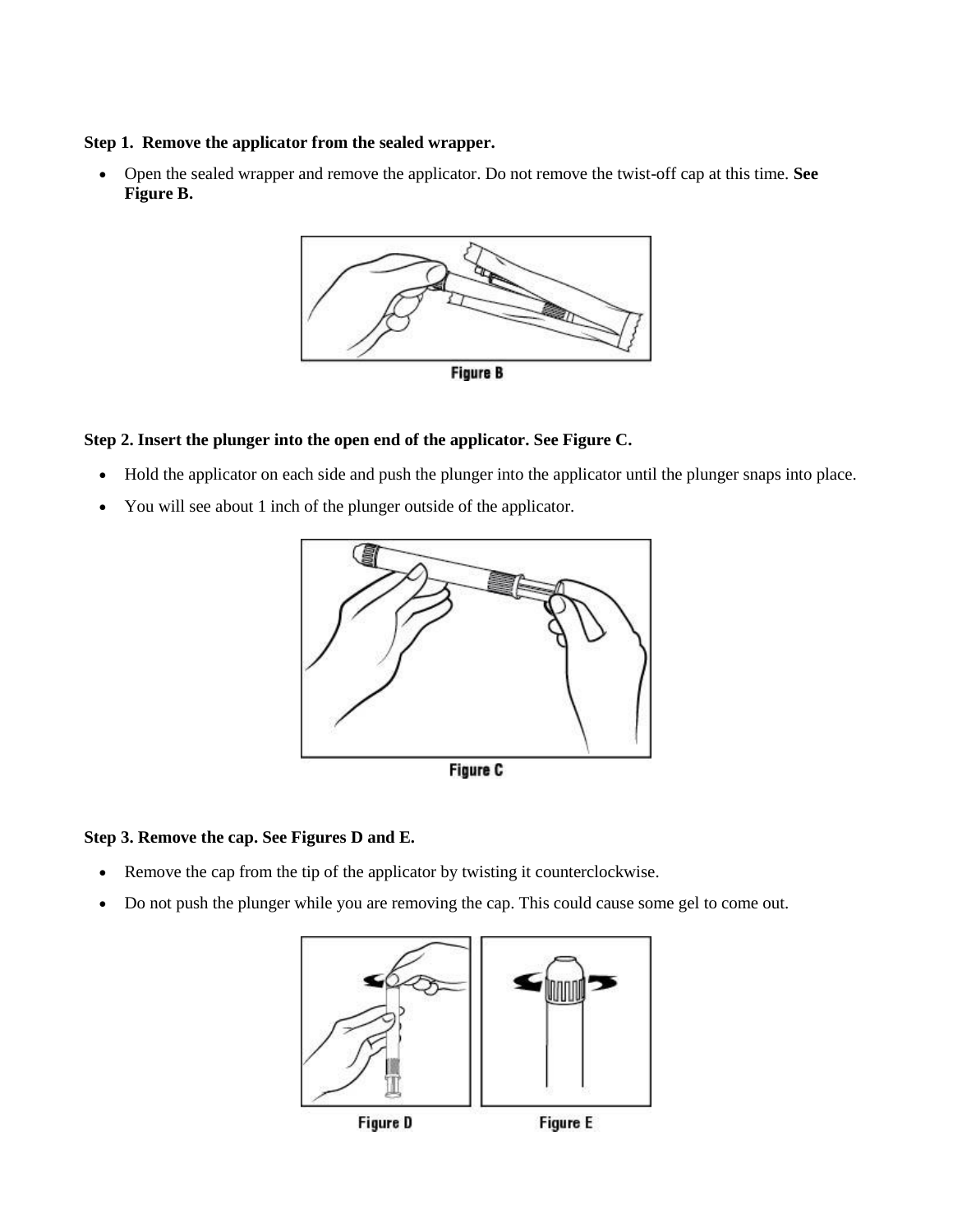### **Step 4. Prepare to insert the applicator. See Figure F.**

Choose the position that is most comfortable for you. For example, lying down on your back with your knees bent.



## **Step 5. Insert the applicator. See Figure G.**

After you are in a comfortable position, gently insert the rounded tip of the applicator into your vagina.



Figure G

#### **Step 6. Push the plunger. See Figure H.**

While the applicator is inserted in your vagina, push the plunger to release the gel into your vagina.